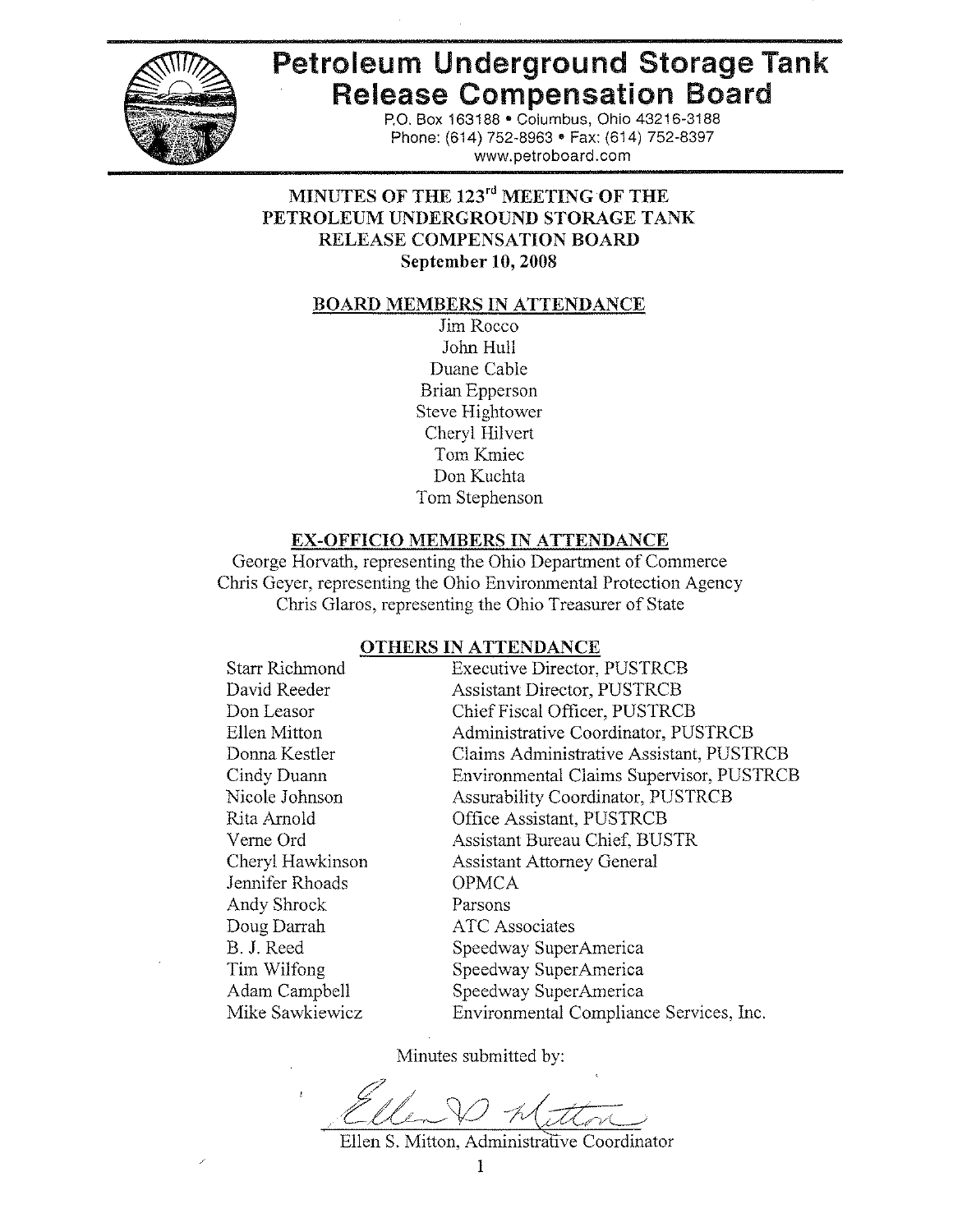# **Call To Order:**

Chairman Rocco convened the one hundred twenty-third meeting of the Petroleum Underground Storage Tank Release Compensation Board on Wednesday, September 10, 2008, at 10:10 a.m. The following members were in attendance: Jim Rocco; John Hull; Brian Epperson; Steve Hightower; Tom Stephenson; Mayor Don Kuchta; Cheryl Hilvert; Tom Kmiec; Duane Cable; George Horvath, representing Director Kimberly Zurz, Ohio Department of Commerce; Chris Geyer, representing Director Chris Korleski, Ohio Environmental Protection Agency; and, Chris Glaros, representing Treasurer of State Richard Cordray.

Prior to the beginning of the meeting, Chairman Rocco announced that Mr. Stephen L. Hightower, President of Hightowers Petroleum Company in Middletown, Ohio, had been appointed by Governor Strickland to replace Ms. Nancy Kister, whose term expired. Following the introduction of Mr. Hightower, he gave a brief summary of his credentials. Chairman Rocco noted that both John Hull and Mayor Don Kuchta had been reappointed to serve on the Board for another three-year term.

Chairman Rocco introduced Mr. George Horvath, Bureau Chief of the Bureau of UST Regulations, representing Ohio Commerce Director Kimberly Zurz. Mr. Horvath assumed the duties of Bureau Chief the first part of September. Mr. Horvath gave a summary of his credentials.

Chairman Rocco recognized Ms. Donna Kestler, who recently joined the PUSTRCB staff as the Claims Administrative Assistant. Ms. Kestler gave a brief overview of her credentials.

Chairman Rocco asked if there were any comments, questions, or discussions regarding the minutes from the June 11, 2008, board meeting and there were none. Mr. Hull moved to approve the minutes. Mr. Geyer seconded the motion. A vote was taken and all members were in favor. The motion carried.

## *Election of Officers and Committee Member Appointments*

Chairman Rocco entertained motions from the floor for nominations for officers for the upcoming year. Mayor Kuchta nominated Mr. Jim Rocco to continue in his role as Chairman and Mr. Hull seconded. Hearing no other nominations, Mayor Kuchta made a motion to close the nominations and to elect Jim Rocco as the Chairman. Mr. Hull seconded. A vote was taken and all members were in favor. Mr. Rocco will remain as the Chairman.

Mr. Kmiec nominated Mr. John Hull to remain as the Vice Chairman. Mayor Kuchta seconded. Hearing no other nominations, Mr. Kmiec moved to close the nominations and to elect John Hull as Vice Chairman. Mayor Kuchta seconded. A vote was taken and eleven members were in favor. Mr. Hull abstained. The motion passed. Mr. Hull will remain as Vice Chairman.

## *Rules Committee*

Chairman Rocco asked for Board members to volunteer to participate on the Rules Committee for the next year. Tom Stephenson, Cheryl Hilvert, and Brian Epperson volunteered to remain as the members of the Rules Committee. Chairman Rocco and Vice Chairman Hull will also work on the committee in an ad hoc capacity.

## *Finance Committee*

Chairman Rocco noted that the Finance Committee generally consists of the Chairman, the Vice Chairman and another Board member. Mr. Hightower volunteered to replace Ms. Kister. The Finance Committee members are Chairman Rocco, Vice Chairman Hull, and Steve Hightower.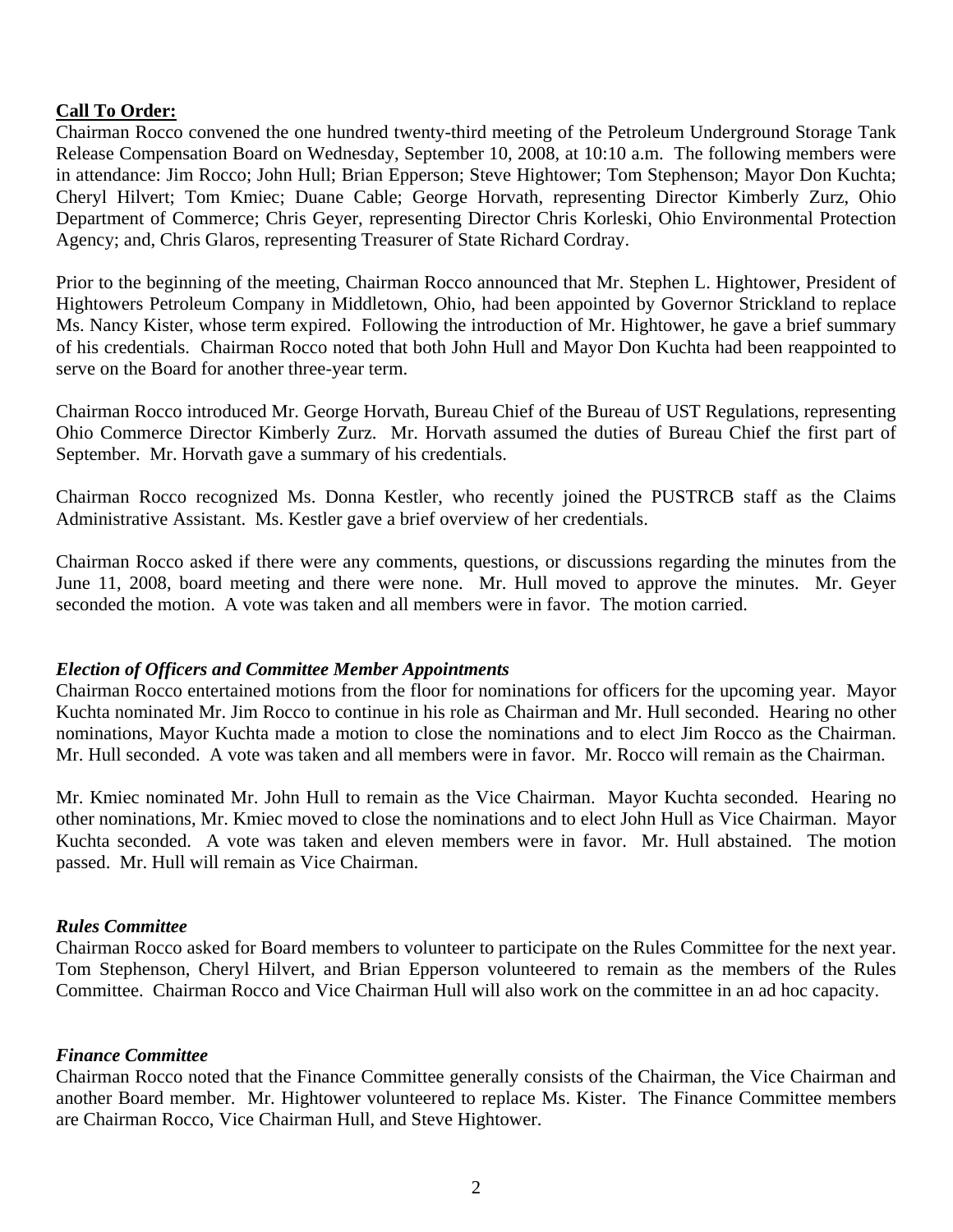## *2008 Meeting Dates*

Chairman Rocco set the following 2009 meeting dates: January 14, February 11 (tentative), March 11, June 10, September 9, and November 18. All meetings begin at 10:00 a.m.

## **BUSTR Report:**

Chairman Rocco called upon Mr. George Horvath, Bureau Chief, BUSTR, to present the BUSTR report.

Mr. Horvath stated that additional funds from the U.S. Environmental Protection Agency (USEPA) for compliance inspections had been granted last fiscal year, and with those funds, BUSTR hired four new inspectors for Mahoning, Lucas, Hamilton, and Franklin counties in March. Mr. Horvath stated that with the four new hires added to the current staff of six, BUSTR inspectors have completed 28% of the required inspections and are on track to complete 3,100 operational compliance inspections this coming year. He stated that that momentum would put BUSTR on target to meet the Federal Energy mandate to conduct on site inspections of each UST in Ohio every three years.

Mr. Horvath stated that in addition to those four new hires, BUSTR had hired two retired individuals, referred to as "Senior Environmental Employment" ("SEE") employees. The "SEE" employees are actually employed by the USEPA through the National Asian Pacific Center on Aging. Mr. Horvath stated their salaries will be funded through the USEPA. He said that BUSTR has gained approval from USEPA, Region 5, for the inspections conducted by these individuals to count toward the mandatory three year operational compliance inspection cycle.

Mr. Horvath said that during the week of July 28 through August 1, 2008, selected Division of State Fire Marshal staff, Department of Commerce personnel, and other BUSTR stakeholders participated in a process improvement exercise called a Kaizen Event. He said this event concentrated on the corrective action work flow process for the purpose of identifying and eliminating waste and bringing added value to the corrective action review process. Mr. Horvath said that the new process involves team building with leadership within each team, along with streamlining the review process of environmental investigation reports, to reduce the review times and increase review volume with current staffing levels.

Mr. Horvath stated that the Domenici-Barton Energy Policy Act of 2005 is Federal legislation signed into law on August 8, 2005. This Act amended federal laws governing the underground storage tank program and has placed notable additional requirements on the state of Ohio.

He said that the BUSTR Rule Revision Advisory Committee ("committee"), consisting of UST owners and/or operators and other interested parties in Ohio, will not be meeting again until the Ohio rule revisions needed to comply with recent changes in the federal law are closer to completion. Mr. Horvath stated that the Department of Commerce legislative representatives are in the final stages of revisions needed for the proposed statute changes regarding delivery prohibition if a tank were found to be noncompliant. Mr. Horvath added that BUSTR has been in close communication with US EPA, Region 5, with regard to delays occurring on implementing the Energy Bill provisions due to staffing issues. Region 5 has indicated that Ohio is still well within an appropriate time frame.

Mr. Horvath said that there are currently 3,978 active tank owners representing 8,004 registered facilities and a total of 23,232 registered tanks. He said that BUSTR had a total of 3,157 active releases and a total of 1,133 active closures.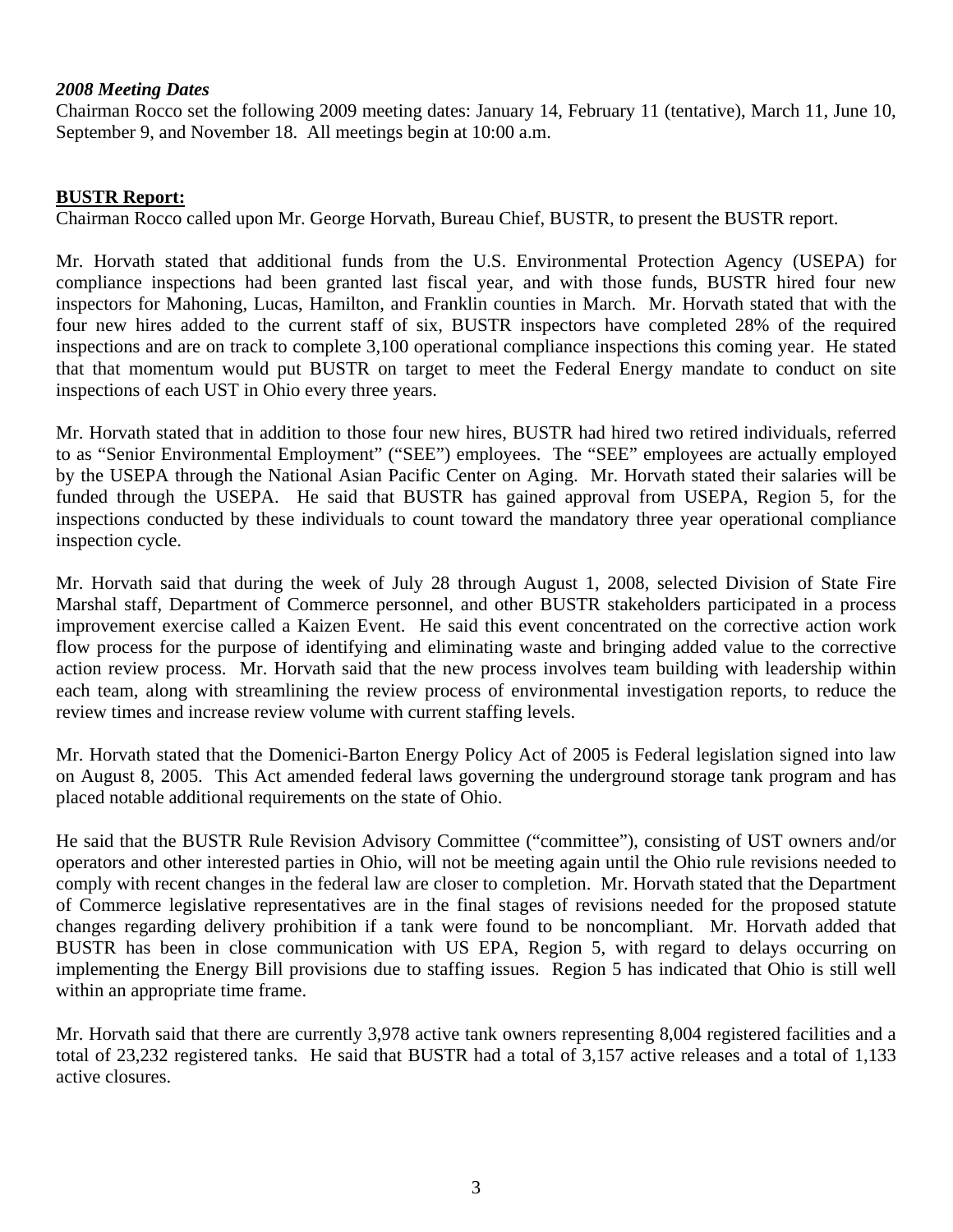## **Financial Report:**

Chairman Rocco called upon Mr. Don Leasor, Chief Fiscal Officer, to present the Financial Report.

Mr. Leasor stated that the auditors would be in-house November 3 through November 14 to begin work on the 2008 Audit. He said the audit report is expected to be presented to the Board at the first meeting in January 2009.

He said that the 2010-2011 biennial budget is being prepared to be submitted to the Ohio Office of Budget and Management the week of September 15. Mr. Leasor said this budget relates only to the personnel expenses of the Board.

Mr. Leasor stated that the May, June, and July financials were mailed to each member. He asked if there were any questions or concerns to be discussed. Hearing none, he began his report with the July income figures.

Mr. Leasor said that the miscellaneous income expense line item is just over \$2,000 due to the reimbursement of costs for a conference the staff attended in the previous fiscal year. He said that claims expense is just over \$607,000.

Mr. Leasor stated that the salary line is on target and noted that Governor Strickland approved a merit increase for members of the staff effective and inclusive of July first. Mr. Leasor noted that the salary increases had been budgeted for this year in anticipation of the Governor's approval.

Mr. Leasor said that the temporary services line item is a little over \$2500. Temporary personnel from a staffing agency is being utilized to fill a position that was vacated in June. The printing and copying line item is at 23% of the budgeted amount and noted this line item is cyclical and high now due to the fee statement printing.

Mr. Leasor stated that all other line items are either slightly below budget or right on target for the period of time in the fiscal year.

Mr. Leasor said that the first series of bonds fully matured as of August 15, 2008 and the second series is due to mature in August 2013. He said that the current unobligated balance is just under \$11.3 million. Mr. Leasor said that there is an additional \$8.4 million remaining in the obligated account that is set aside for fiscal year 2009 claim settlement payments, and another \$6.9 million in the debt service account.

## *Fee Statement Statistics*

Mr. Leasor referenced the Fee Statement Statistics sheet and said that to date there have been approximately \$13.7 million in tank fees collected, representing almost 94.6% of the \$14.7 million budgeted for the 2008 Program Year. He said that this amount represents 21,121 tanks paid by 3,335 owners and noted that the Board is a little behind in collections as compared to this time last year. Mr. Leasor stated there was also \$194,960, net of refunds, collected in prior year fees to date.

Mr. Leasor stated that 74% of the tanks were paid at the standard deductible and 26% were paid at the reduced deductible and these figures fall in line with the Board's historical collection averages.

A discussion followed regarding the high percentage of prior year fees being collected since the rule change regarding property transfer fees became effective June 30, 2006. It was noted that recently there has been an increase in property transfers due to bankruptcies, sheriff's auctions, etc., and there is a need for future tank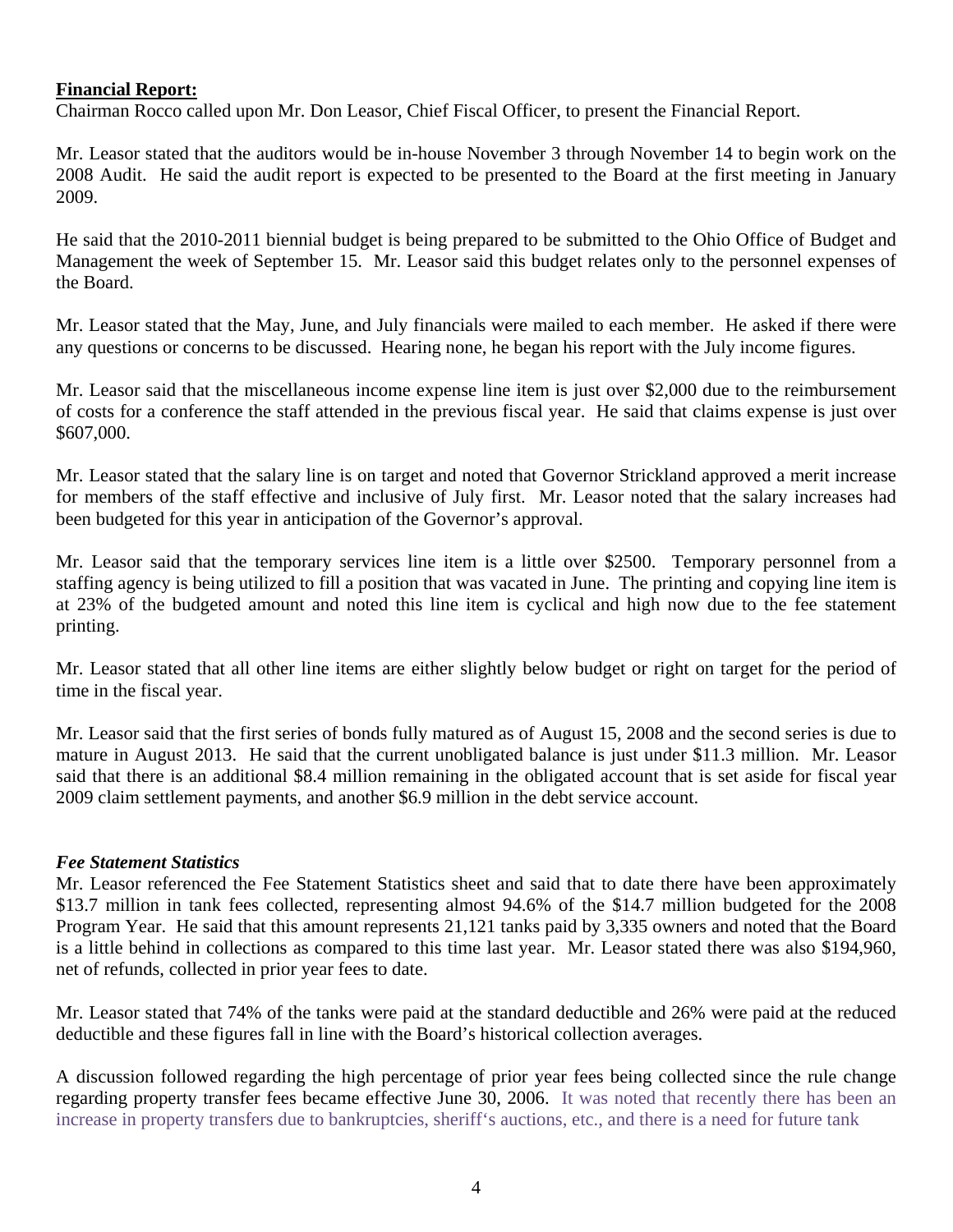owners and those not currently part of the Board's constituency to readily obtain information which would explain to a prospective buyer the requirements of owning and/or removing USTs. It was stated that realtor, banking associations, sheriff's associations, and other organizations involved in the selling and buying of sites should be informed of the requirements of owning USTs. Ms. Richmond and Ms. Hawkinson are to look into a possible venue to inform potential purchasers of sites with petroleum underground storage tanks about the Fund, BUSTR, and other requirements of owning tanks.

# **Claims Report:**

Chairman Rocco called on Ms. Cindy Duann, Environmental Claims Supervisor, to present the claims report. Ms. Duann said that currently the total maximum liability of in-house open claims is approximately \$29 million, which is slightly higher than in previous months. She said using the historical claim payout at approximately 65%, the actual anticipated claim liability of unpaid claims is about \$18 million. She said that the average site cleanup cost per NFA site is \$121,348 and the average claim payout per site is about \$65,946. Ms. Duann said that in comparison, there were 121 NFA'd sites cleaned up exclusively under BUSTR's 1999 and/or 2005 rules of which only 64 sites or about 53% have reached their deductible.

Ms. Duann said there are currently 43 claims under appeal, noting that number is higher than normal. She stated that many of these appeals have had settlement addendums sent and several appeals are awaiting more information from the tank owners.

Ms. Duann said that in Program Year 2007 a total of 916 claim packages were received with a total net value of \$13.2 million. She said that the claims staff settled 738 claims and closed 65 claims with a net value of \$11.7 million. Ms. Duann said that the settlement offer amount was \$7.2 million. She said that the overall claim payout rate was 61.5%. Ms. Duann noted that there were no lump sum settlements in Program Year 2007.

Ms. Duann said that in the last four years, the top two reasons for costs being disallowed were late filing and negotiated settlements, averaging 21.6% and 20.7% per year, respectively, and together they average 43% of the total disallowed costs. She said that the disallowed costs for lack of cost pre-approval have gradually increased, however not significantly. Currently when cost pre-approval is not sought as required, only 50% of the eligible costs may be reimbursed. Ms. Duann said that the disallowed costs for ineligible releases had significantly increased in PY 2007 noting that when releases get older, there are likely to be multiple subsequent releases that are not eligible.

A discussion followed about how to effectively get information regarding eligibility, claim filing deadlines, and the preapproval process to owners/operators who have a suspected release as soon as possible after BUSTR issues a new release number. One option discussed was the possibility of "piggy backing" on BUSTR mailings to tank owners/operators who are mailed a suspected release packet. A second option was to periodically receive a list of the new release numbers BUSTR assigns and the Board's staff could mail information to the listed owners. Chairman Rocco discussed tailoring this information to the specific incident by providing the owner with a list of the deadline dates for filing eligibility and claim reimbursement applications. Ms. Richmond said that she would discuss these options in greater detail with Mr. Horvath in the upcoming weeks.

Ms. Duann said that in the first two months of program year 2008, the Board received 127 claim settlement packages. She said that the staff settled 103 claims and closed 19 claims with a net value of just over \$1 million. Ms. Duann said the claims settlements were lower than usual; however, she noted that the staff had been focused on cost pre-approvals during the first part of the program year.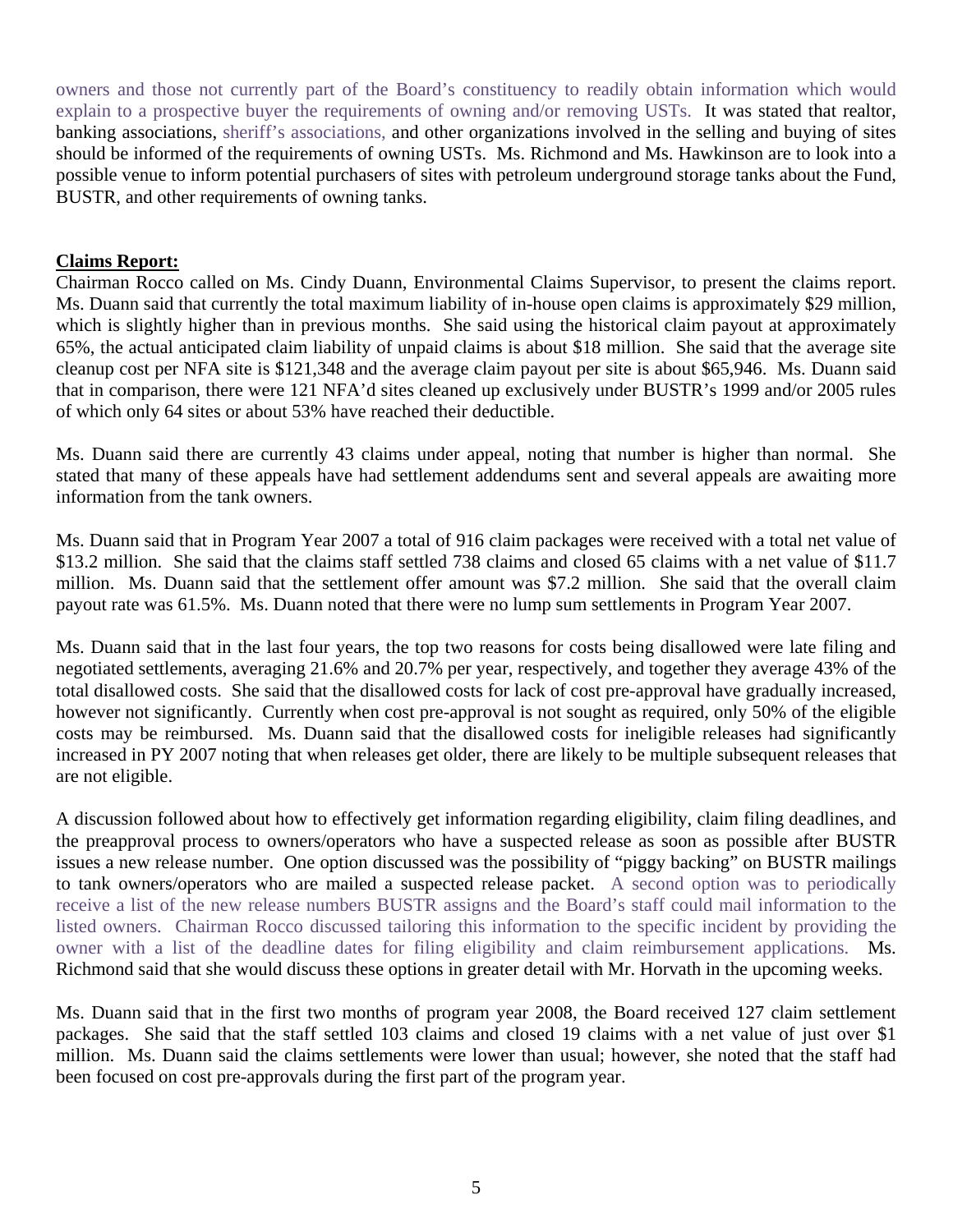Ms. Duann said the Board received 108 eligibility applications in program year 2007, 71 eligibility applications were approved and 29 eligibility applications were denied. Ms. Duann said that the eligibility approval rate is 71%, and pointed out that 27.8% of eligibility applications were denied for late filing between program year 2003 and 2007, which is still considered to be high.

Ms. Duann stated that during the first two months of program year 2008, the Board received 18 eligibility applications and determined 21, which included seven applications that were denied eligibility.

Ms. Duann said that the Board had received 31 cost pre-approval applications and determined a total of 51 in July and August of this program year. Ms. Duann stated that requests for pre-approval are being reviewed within thirty to forty-five days.

## **New Business**

#### *Hardship Application*

Claim #13811-0001/06/18/97-E – Anna Bodmer, dba Bodie's Kwik Stop

Ms. Richmond said that the release site is 13352 US Route 52 in West Portsmouth, Ohio. She said that this is Ms. Bodmer's first application for hardship. Ms. Richmond stated that to date, the Fund has received claims with a face value of approximately \$73,000 and Ms. Bodmer had been reimbursed \$52,528.78. She said that a claim package was received by the Fund in June totaling \$8,540.13.

Ms. Richmond stated that in addition to the review of the hardship application, a US Environmental Protection Agency (EPA) financial capacity test was used to determine Ms. Bodmer's ability to carry debt. She said that the test determined that with her limited income from her business and a small pension, she does not have the ability to carry the debt. Ms. Richmond recommended that the Board approve this application and grant hardship status. Mayor Kuchta moved to approve the hardship application. Mr. Stephenson seconded and all were in favor. The motion passed.

## *Power of Attorney*

Chairman Rocco called upon Ms. Cheryl Hawkinson, Assistant Attorney General, to explain the necessity of a Limited Power of Attorney for Signature Delegation. Ms. Hawkinson said that the form was created due to the increase in the number of transfers of sites with ongoing corrective action. This form would allow the previous owner and responsible person to delegate the new owner to discuss, sign, execute, and deliver documents, reports, forms, etc., requested by the Fund. She said however, the Power of Attorney does not allow the new owner, who is not the responsible person, to appeal a determination.

## *House Bill 562*

Mayor Kuchta requested that someone research the intent of House Bill 562, which effects the reimbursement of Medicare, Part B. He stated that the way he understands the bill, it will affect his benefits. Ms. Hawkinson will look into this matter and contact the Mayor.

#### *Travel Reimbursement*

Also discussed was the amount of mileage reimbursement allowed for Board members. Ms. Richmond stated that there is some confusion regarding the mileage reimbursement rate for travel. It is unknown whether Ohio's reimbursement rate automatically adjusts as a result of a change in the IRS mileage reimbursement rate.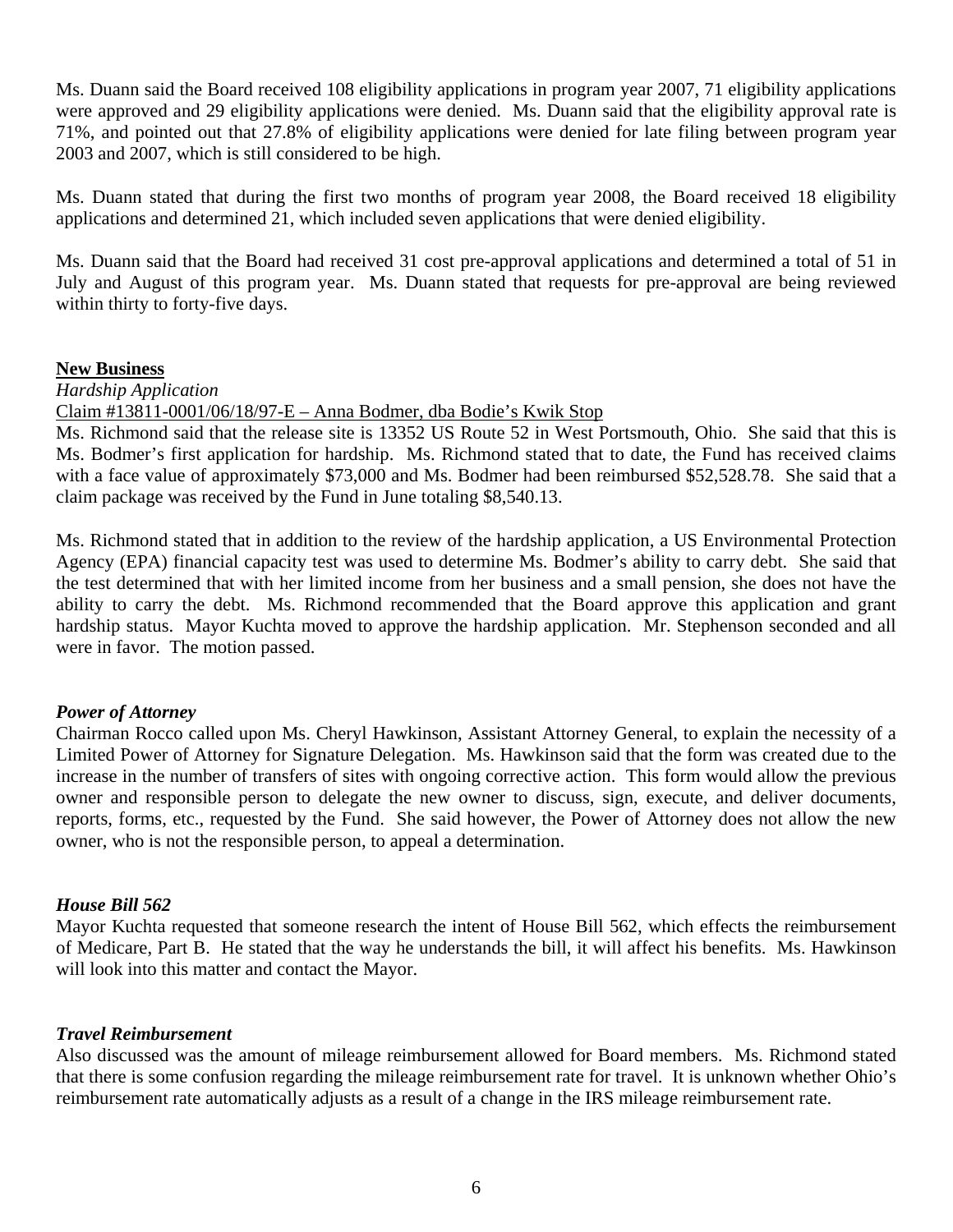Ms. Richmond indicated she believes the Ohio mileage reimbursement rate amount is 50.5 cents per mile even though the IRS travel reimbursement rate is currently 58.5 cents per mile. Ms. Richmond stated she would obtain an answer and get back with the Board members.

# *Certificate of Coverage Ratification*

Chairman Rocco called upon Ms. Richmond to present for ratification by the Board the lists of owners who, since the last Board meeting, had either been issued or denied a Certificate of Coverage.

Ms. Richmond explained that behind Tab 7 there are two lists of owners. The first is a listing of owners who had been issued a program year 2007 Certificate of Coverage; and, behind the blue divider page, a listing of owners who had been denied a program year 2007 Certificate of Coverage. She said that behind Tab 8 there is a list of owners who had been issued a program year 2008 Certificate of Coverage. She stated that no owners had been denied a program year 2008 COC since the last meeting.

Ms. Richmond said that the process used to review the fee applications and issue or deny a Certificate of Coverage included a review for completeness to determine that full payment had been made, that financial responsibility was demonstrated, and that the BUSTR registration was complete. In a second level of review, BUSTR registration data is considered to determine whether tanks for which coverage is sought are in compliance with BUSTR rules. Ms. Richmond said if there are no issues, the facility receives a Certificate of Coverage.

Ms. Richmond explained that if compliance issues are discovered, notice is provided to owners in accordance with Board rules and the Revised Code. Throughout this process the Board's staff works with owners to correct the fee statement record and/or the BUSTR registration record. She stated that the staff often continues to work with owners even after a determination to deny a Certificate of Coverage has been issued. The Board's rules and the Revised Code make provisions for an appeal of the determinations issued within this process.

Ms. Richmond asked that the Board ratify her actions with respect to the 326 facilities receiving 2007 Certificates of Coverage.

Mr. Hightower moved to ratify the list of 2007 Certificates of Coverage that were granted. Mr. Hull seconded. A vote was taken and all were in favor. The motion passed.

Ms. Richmond stated that all of the processes as stated in the Board's rules and the Revised Code were followed in making the determinations for denying Certificates of Coverage. Ms. Richmond asked that the Board ratify her actions with respect to the 148 facilities that were denied a Certificate of Coverage for program year 2007.

Mr. Hightower moved to ratify the list of 2007 Certificates of Coverage that were denied. Mr. Geyer seconded. A vote was taken and all were in favor. The motion passed.

Ms. Richmond asked that the Board ratify her actions with respect to the 2,420 facilities receiving 2008 Certificates of Coverage.

Mayor Kuchta moved to ratify the list of 2008 Certificates of Coverage that were granted. Ms. Hilvert seconded. A vote was taken and all were in favor. The motion passed.